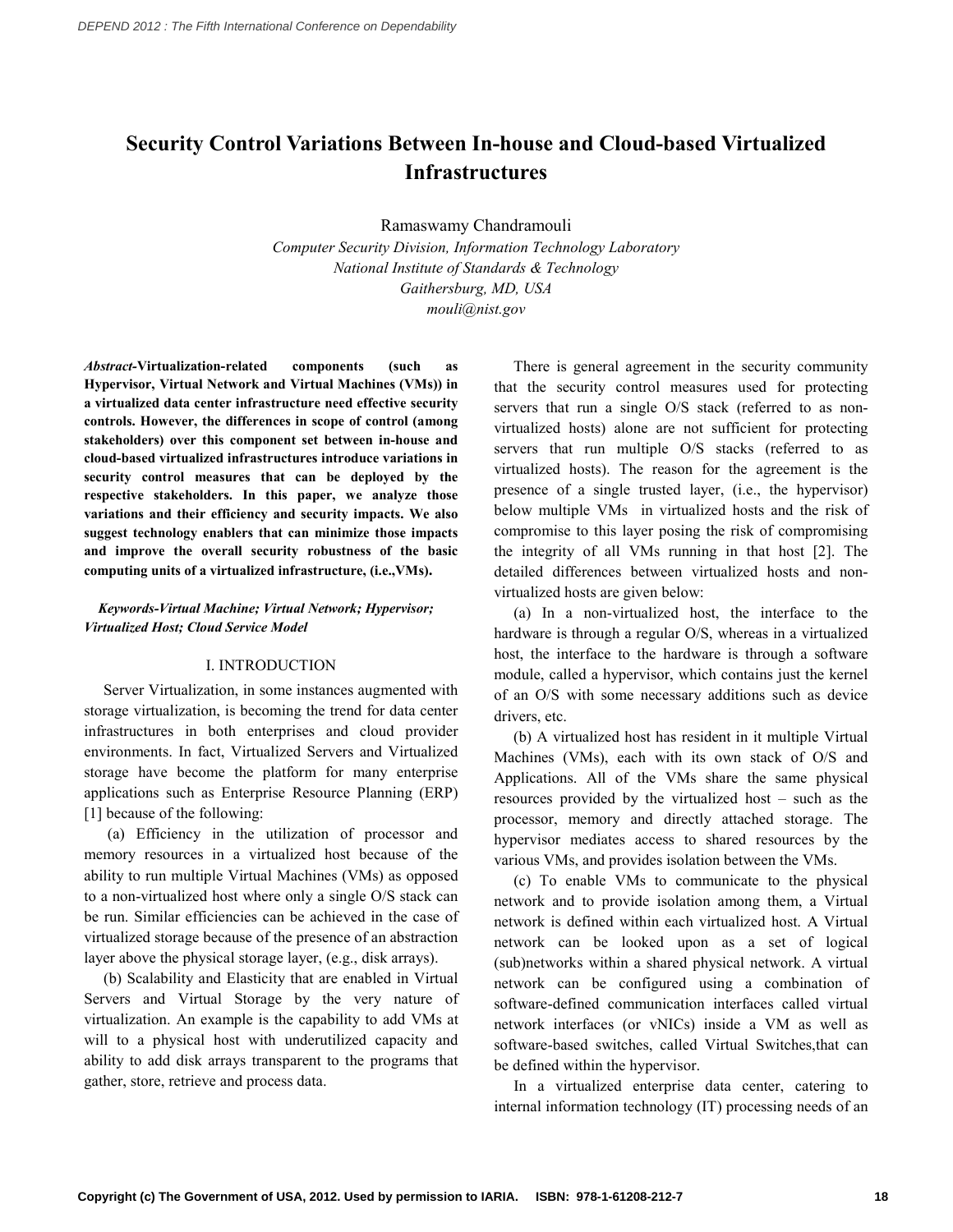enterprise (henceforth referred to as in-house virtualized infrastructure), all the components of a virtualized host are owned and controlled by the single entity, i.e., the enterprise. However, in the virtualized data center owned and operated by cloud service providers (henceforth referred to as cloud-based virtual infrastructure), while the virtualized host (the physical machine) and the software that provides the virtualization, (i.e., the hypervisor) are owned by the cloud service provider, the VMs in it are created and operated by the cloud service consumer. Hence, the internal configuration of VMs in a cloud-based virtual infrastructure belonging to an Infrastructure as a Service (IaaS) cloud provider is under the control of the cloud service consumer although the capabilities to configure a virtual network linking these VMs will still rest with the cloud service provider. Thus, we see that there are differences in the scope of control over the components of a virtualized infrastructure between in-house and cloud-based virtualized environments.

 The main objective of this paper is to illustrate the variations in security control measures between the in- house and cloud-based virtualized infrastructures that these scope of control differences introduce. A second objective, or rather a by-product of the illustration process is to show the impact of these variations (in security control measures) on the effectiveness and efficiency of the total set of security controls and how they can be addressed to improve the overall security robustness of the basic computing units of a virtualized infrastructure, (i.e., the VMs).

 The organization of this paper is as follows. In Section II, we identify the differences in scope of control among stakeholders over the components of a virtualized infrastructure by looking at the layers of a cloud service architectural stack. Section III identifies threat scenarios relating to virtualization-related components. In that section we also look at the broad class of security control measures and identify whether these control measures may be affected by differences in scope of control between in- house and cloud-based virtualized infrastructures. Section IV describes in detail the security control variations for VM protection at the Virtual Network layer and VM end-point. Section V provides the summary and conclusions.

#### II. SCOPE OF CONTROL IN CLOUD-BASED INFRASTRUCTURES

 In the case of in-house virtualized infrastructures, since all components are owned and operated by a single entity, i.e., the enterprise, differences in scope of control over the

 overall set of components do not arise. Hence we limit the scope of control analysis only to cloud-based virtualized infrastructures. In order to do that we digress a bit and look at the broad picture of cloud service models. The three widely accepted cloud service models are [3]: Infrastructure as a Service (IaaS), Platform as a Service (PaaS) and Software as a Service (SaaS), all of them consisting of two major players – the cloud provider and the cloud consumer. In the case of SaaS, the cloud provider makes available a software application while PaaS offers a set of development tools (or an application development environment such as J2EE [4] or .NET [4]) to develop and possibly host applications. In these two service offerings, (i.e., SaaS and PaaS) the underlying data center infrastructure used (or leased from another provider) by the corresponding category of cloud service providers need not be based on virtualized servers. In the case of IaaS, what is made available to the cloud consumer are computing units in the form of VMs. Hence, the data center infrastructure in the case of IaaS cloud service providers should consist of only virtualized hosts. However, in this paper, we assume that the data center infrastructure of a cloud service provider irrespective of the cloud service model (because of efficiency, scalability and elasticity considerations) is a virtualized one consisting of virtualized hosts, virtual network and VMs. Based on this assumption, we can start taking a look at the various layers in a cloud service architectural stack. One such architectural stack based on slight variations from the model given by the Cloud Security Alliance [5] is given in Figure 1 below. In this stack, we notice that the facility, networking infrastructure and the physical host layers are common to all IT infrastructures - whether virtualized or not- and hence these layers are not relevant for our scope of control analysis. Going up one more layer in the stack, we find that it is in the resource abstraction layer that the main engine providing the virtualization, (i.e., the hypervisor) and virtual network are defined. Virtual Machines - the main computing units of a virtualized infrastructure reside in the VM layer. Our focus of attention for identifying the differences in scope of control between in-house and cloud- based environments is limited to these two layers. This is due to the fact that these are the two layers whose composition differs between virtualized and non-virtualized infrastructures. We give below our observations on the scope of control among stakeholders over components in cloud-based virtualized infrastructures used in all three cloud service-models.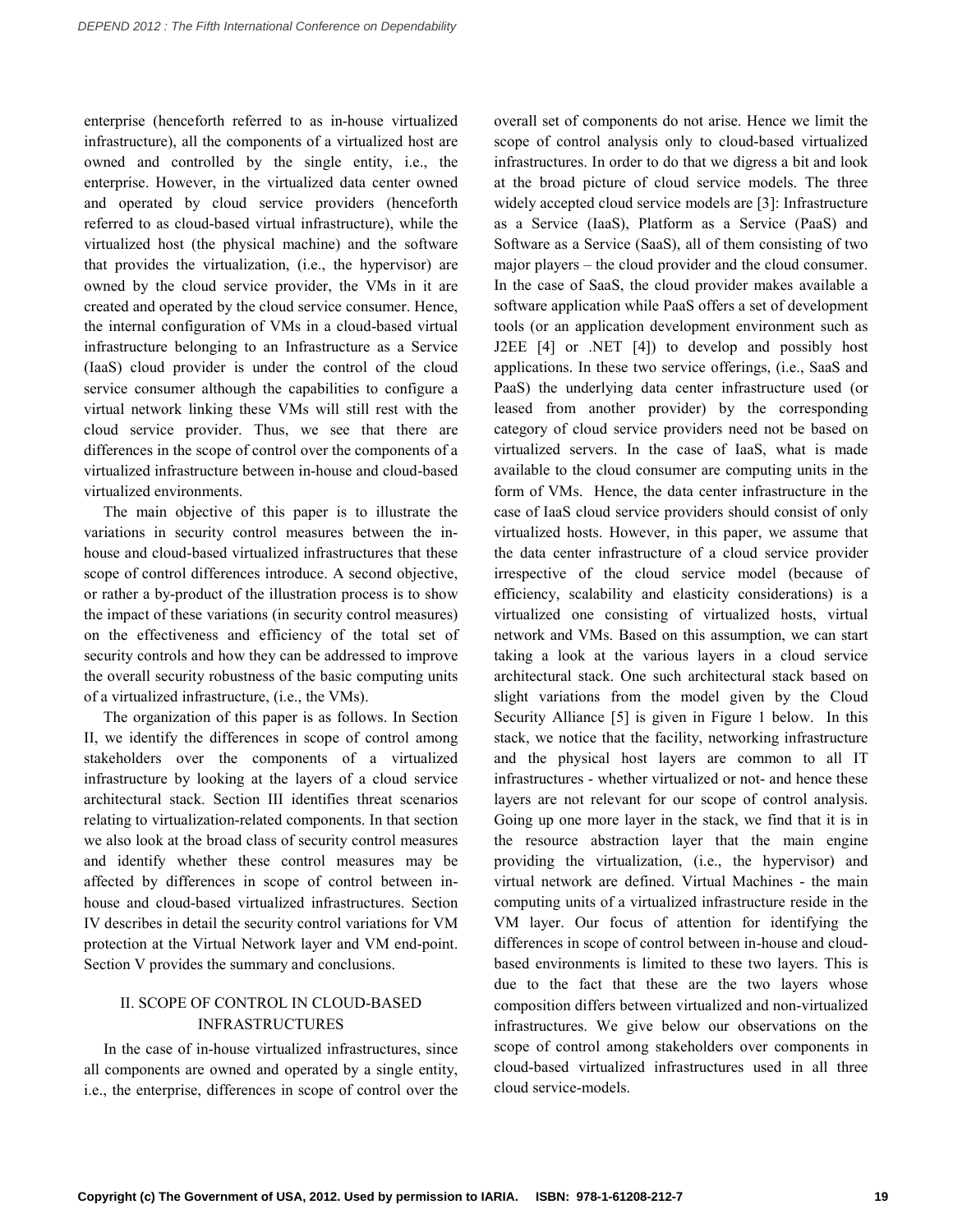

Figure 1. Cloud Service Layers.

 (a) In the resource abstraction layer (virtualization layer), all components - the hypervisor and the virtual network (in control of only one entity, (i.e., the cloud provider). all three cloud service models) - are totally under the

 (b) In the case of VM layer, the single component it holds - the VM instance with its embedded Guest Operating System -is under the control of cloud service provider in the case of SaaS and PaaS service models but controlled by the cloud service consumer in the IaaS model (mainly due to the fact that the SaaS provider does not want to assume any administrative responsibility for it after a VM instance is configured and instantiated by an IaaS consumer).

 Although not shown in the architecture diagram, conceptually, one can think of a data layer which contains the components for the management software and the physical artifacts for storing the data that applications generate and use. This layer is entirely under the control of a single entity, i.e., the cloud provider - in all three cloud service models and hence is not relevant for our scope of control analysis. It is worth mentioning that although all storage-related technologies (both virtual and physical) are under the control of cloud service providers, the  responsibility for appropriate security control measures for data protection (through encryption of data in transit and data at rest - for the portion of data generated and used) still rests with the cloud consumer [6].

#### III. THREAT SCENARIOS & SECURITY CONTROL MEASURES FOR ENTIRE VIRTUALIZED INFRASTRUCTURES

 Our scope of control analysis narrowed our focus to just two layers that contain all the artifacts relating to virtualization, i.e., the Resource Abstraction layer and the VM layer. Hence, our threat analysis is also limited to scenarios involving the components contained in these layers. These components are re-listed here for facilitating further discussion:

 (a) Hypervisor and Virtual Network - from the Resource Abstraction Layer

 (b) Virtual Machines (VMs) with their Guest O/S - from the VM Layer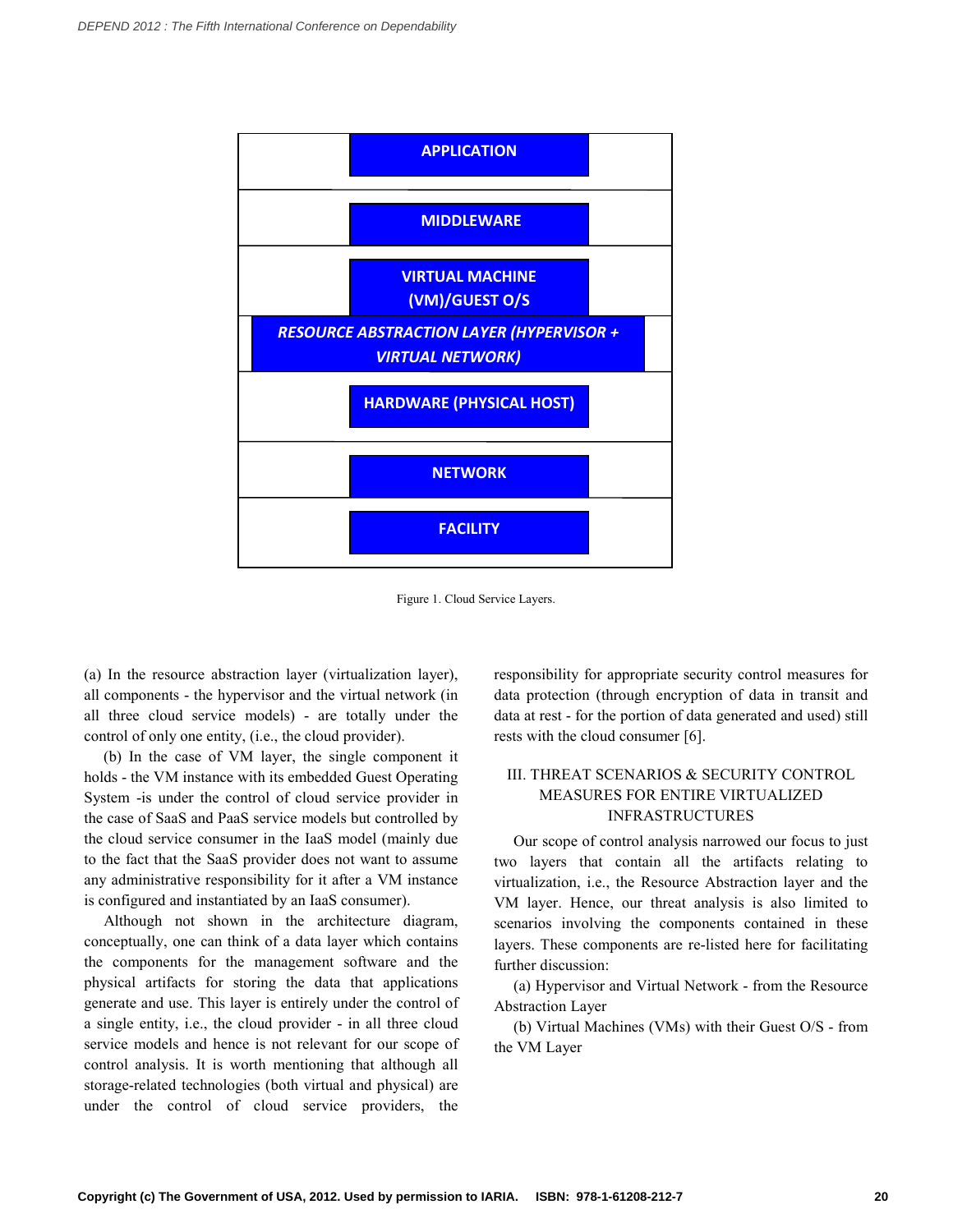

Figure 2. A Virtual Network Configuration.

 The virtualization environment involving the above components can be described as follows. The VMs provide the complete, encapsulated computing stacks built up of Guest O/S with middleware and applications riding on top of the chosen O/S. A network linking these VMs , thus enabling communication among them is called a Virtual Network. An example of a virtual network configured using software-defined virtual network interface card (vNIC) within each VM and software-defined virtual switches (vSwitch) defined within the hypervisor is shown in Figure 2. A virtual network provides communication not only among VMs residing on a single virtualized host but also connectivity with the outside world (the physical network), if any of the virtual switches is also connected to a physical network interface card (pNIC) of the virtualized host. In this virtualization environment, the most common (though not exhaustive) threat scenarios are identified below:

TS-1: The compromise of the hypervisor (by exploiting the vulnerabilities in the kernel - which is rare) can potentially compromise the security of multiple VMs (in fact potentially all) resident on that virtualized host [7].

TS-2: A single VM that has been compromised can be used as a launching pad for attacking other VMs (especially if they share some common resources such as memory or  there exists a communication channel between them due to the fact that these VMs constitute the different tiers (webserver, application server , database server etc) of a multi-tier application) [8].

 TS-3: Normally, the effect of all operations performed within a VM must be restricted to that VM. However, under some circumstances, a malicious program running in a VM, by exploiting vulnerabilities in the hypervisor software, can alter the state of other VMs, the hypervisor itself or even the hardware. Such a VM is called a rogue VM and it poses the threat of subverting the isolation property required to be provided by the hypervisor.

TS-4: Attacks on running guest VMs by a malicious hypervisor. The impact of this threat is the same as that of TS-3 but the threat source here is the hypervisor as opposed to a rogue VM in the case of TS-3.

 For each of the threat scenarios, let us see the broad class of security control measures that are required and identify whether these control measures may be affected by differences in scope of control among stakeholders hetween in-house and cloud-based virtualized infrastructures.

 TS-1 has to do with the compromise of the hypervisor. The usual security control measure adopted is to keep the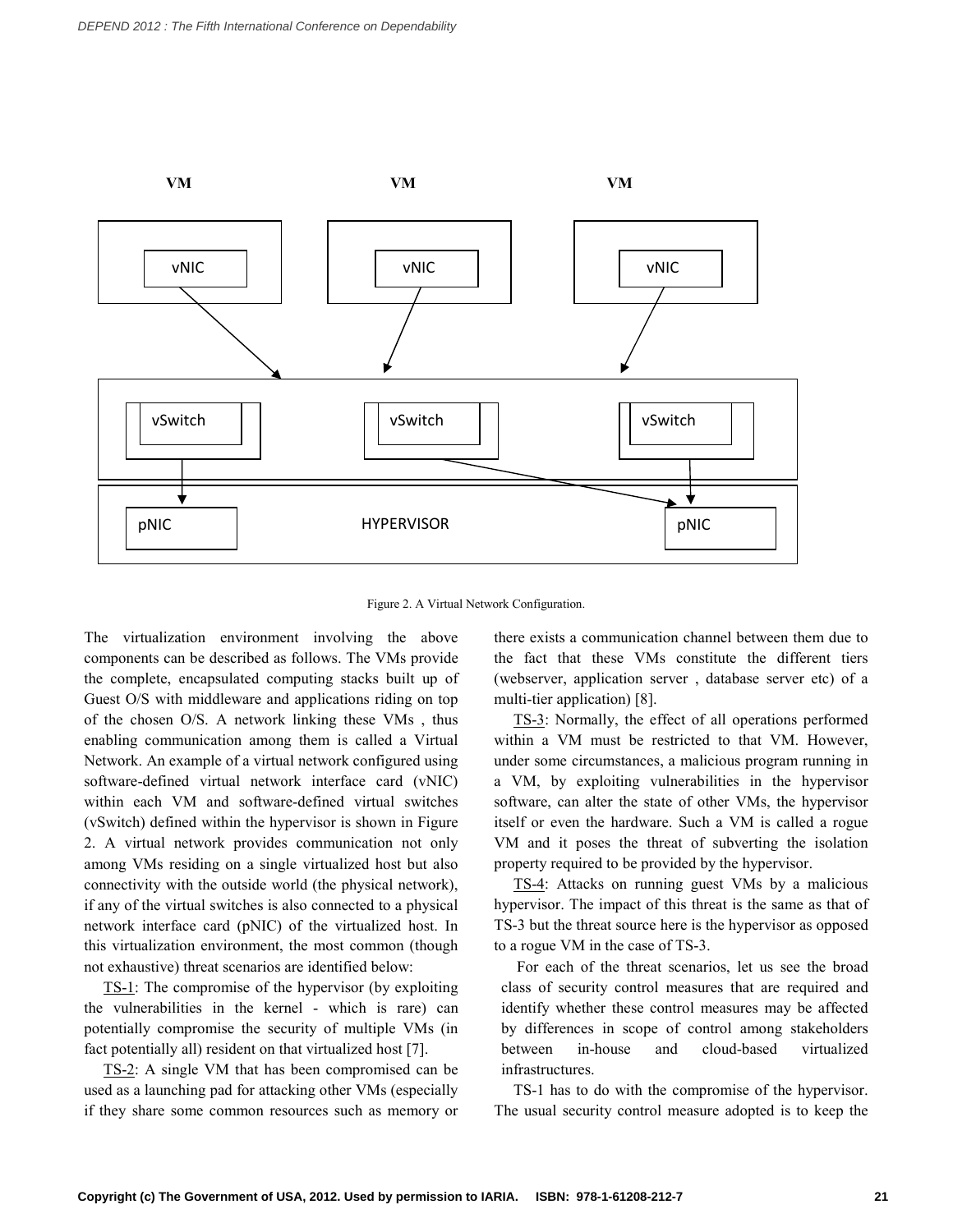patches from the hypervisor vendor up to date. This is a hypervisor-based security control measure and since the hypervisor is always under the control of the single entity in both in-house and infrastructure, the potential for variation in security control measures due to differences of who has control does not cloud-based virtualization arise.

 TS-2, TS-3 & TS-4 have to do with compromise of the VM. Security control measures can be provided for VMs through a combination of: (a) Virtual Network-resident security controls and (b) VM-resident security controls [9]. In the case of in-house and SaaS/PaaS cloud-based virtualized infrastructures, both the Virtual Network and the VMs are under the control of a single entity. However, in the case of IaaS cloud-based virtualized infrastructure, the VMs to be protected are under the control of IaaS cloud consumer. This is where there is potential for variations in control measures for protection of VMs between in-house These variations are analyzed and discussed in the next section. and cloud-based virtualized infrastructures.

### IV. SECURITY CONTROL VARIATIONS FOR VM PROTECTION

 Security controls for VM protection can be deployed both at the Virtual Network layer as well as in the VMs themselves. As we have already seen, both these layers are accessible to a single entity only in the case of in-house and However, only the Virtual Network layer is accessible for IaaS cloud provider and the VMs are accessible for IaaS cloud consumer. Hence variations in security controls for protection of VMs are introduced due to these differences in scope of control among stakeholders as discussed below: SaaS/PaaS cloud-based virtualized infrastructures.

## *A. Security Control Variations at the Virtual Network Layer*

 In virtualized infrastructures for in-house IT as well as for providing cloud services (all three service models), the configuration of a Virtual Network (the network linking all virtual machines within a single virtualized host) is entirely under the control of the data center owner/operator. Leveraging the virtual network, there are two approaches to providing security for VMs. They are [10]:

 (a) Extending the concept of Virtual LAN (VLANs) into the virtual network and

 (b) Virtual Network Configuration-based solutions for VM protection

 In the VLAN-based approach, the virtual switches defined in a hypervisor are made to recognize the VLAN tags and thus the concept of network isolation in the physical network is extended to the virtual network inside a virtualized host. As far as Virtual Network Configuration- based solutions go, there are two types: In the first approach, VMs hosting sensitive resources such as fileshare VM or hosting sensitive applications such as data warehousing or payroll processing are connected to isolated virtual network segments which are not behind any firewall or Network Address Translation devices. In the second approach, a special-purpose VM called a Virtual Security Appliance [11] that contains a hardened Guest O/S and one or more security applications, is installed and configured to provide the necessary protection for VMs. The type of protection depends upon the security application(s) that is (are) packaged as part of the Virtual Security Appliance. Examples of popular security applications are Firewall and Intrusion Prevention [12]. In a firewall solution, the data center operator can provide protection to VMs by defining VM-specific rules that can control traffic to and from virtual machines. There are tools in the market place [11], which, using a combination of a management server and a set of security appliances, can control traffic in and out of an arbitrary set of VMs irrespective of the VLANs to which they belong. By placing the entire set of virtual machines to be protected on an internal-only virtual switch of the virtual network, all traffic is made to flow through the security appliance and thus the security appliance can act as a Layer 2 bridge that controls all traffic flowing to and from the protected VMs without reconfiguring them in any way. The consequence of this is that firewall rules encompassing layers  $2, 3 \& 4$ , (i.e., including IP addresses and specific TCP or UDP port) can all be defined using this virtual network-based security appliance. However, in the case of an IaaS Cloud consumer, who owns and operates a set of VMs, the virtual network layer is not under his/her control. Hence a virtual network-based firewall cannot be deployed in this situation and this class of user can only provide the necessary traffic control by having a VM-based firewall. Deploying a VM-based firewall solution imposes a great deal of performance overhead compared to a virtual network-based firewall as this security application competes for the same resources, (i.e., CPU, Memory, etc.) as functional (business) applications do on each of the VMs. For example, if there are 10 VMs in a virtualized host, 10 firewall applications will be competing for its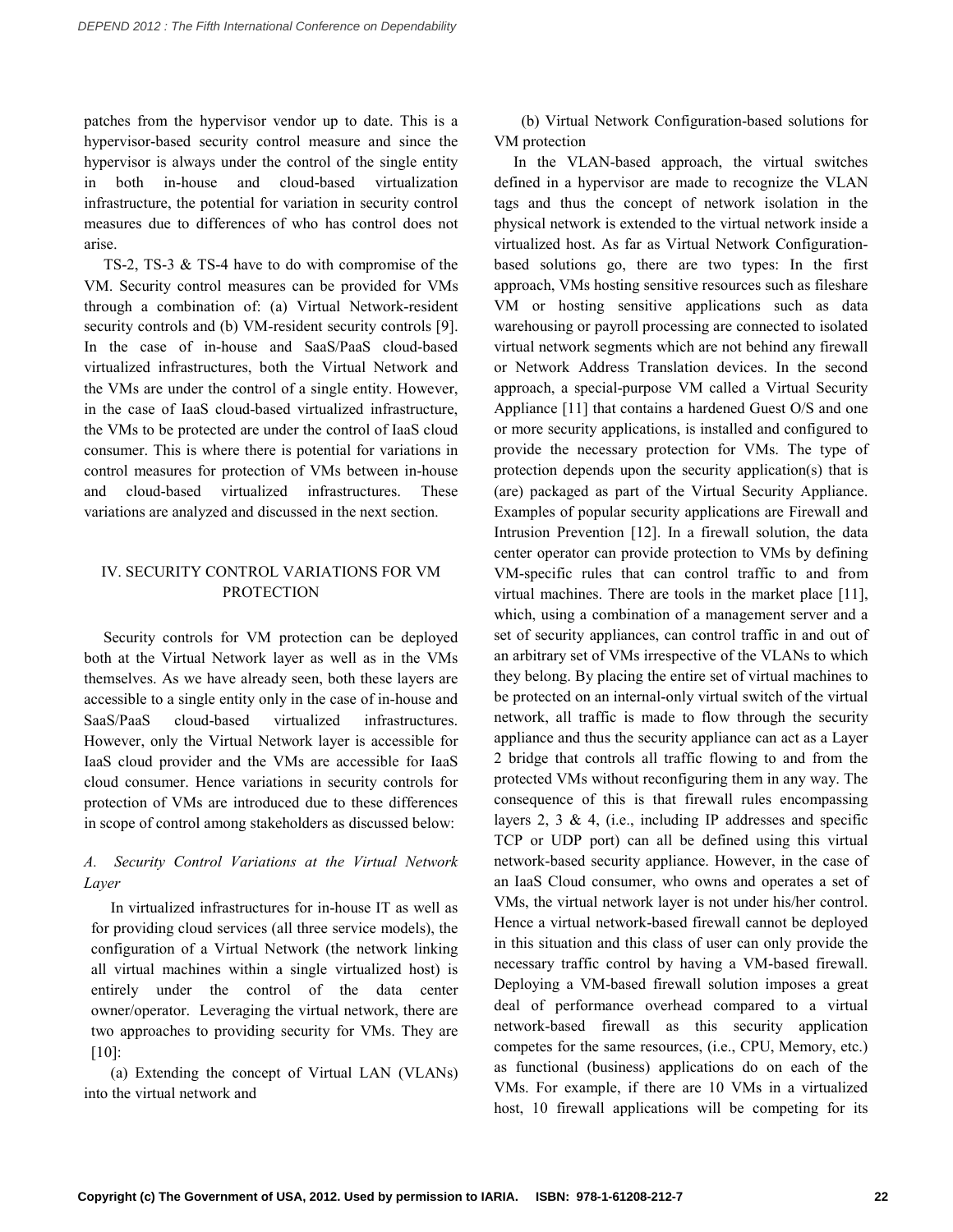resources. On the other hand, providing the same firewall functionality using a Virtual Security Appliance will involve running a single instance of a firewall application instead of ten (in the case of VM-based solution), thus providing a significant performance improvement while accomplishing the same security objective of blocking unwanted/malicious traffic in and out of the VMs that the cloud service consumer has rented and is operating.

# *B. Security Control Variations at the VM endpoint*

 The VMs (often called the endpoints) in a virtualized infrastructure need to have the same protection measures as a physical server in a non-virtualized environment. These protection measures include but not limited to [8]:

- Anti Virus/Anti Malware Software
- Intrusion Prevention

 In the case of a virtualized infrastructure providing IaaS cloud service, the VMs are owned and operated by cloud consumers and hence the security of these VMs rest with them. Because of the fact that the hypervisor controlling these VMs is owned and under the control of the IaaS cloud provider, the only security control measure available to the cloud consumer is to run individual instances of above classes of software (anti-virus, etc.) in each of the VMs rented and operated by them.

 In the case of virtualized infrastructures providing in- house IT needs or providing SaaS or PaaS cloud services, both the hypervisor and the VMs are owned and operated by a single entity - data center owner or operator. Using the published interfaces (called the hypervisor introspection APIs) provided by the hypervisor vendor, the data center owner/operator can either develop (or procure from a third-party), a security application that can be installed as a security appliance on a special hardened VM. This security appliance thus runs as a single instance of security software and this instance would be running separate from all other instances of Guest O/Ss running in the various VMs that it would protect. For example, a security appliance for an antivirus solution can perform the functions of - memory scanning, monitoring of processes and investigation of network traffic - for all VMs and Guest O/Ss running on that virtualized host. The variations in security control measures that can be deployed by the stakeholder between the two virtualized infrastructure environments, (i.e., IaaS cloud Versus SaaS/PaaS cloud) for VM protection has the following efficiency and security implications:

 (a) Multiple instances of say (an anti-virus solution) in a single physical (virtualized) host makes of the order of magnitude huge demands on the processor and memory cycles of that host as opposed to a single instance of security software. Related to this is the management issue of keeping these security solutions in synch in all of the VMs in a virtualized host.

 (b) A rogue process within a Guest O/S can potentially shut down the anti-virus solution running in that same Guest O/S. However, the single instance of such a solution running in a security appliance in a hardened VM that runs in the same virtualized host is not only able to thwart such attacks on itself, but is also able to provide protection to all other VMs running in that virtualized host.

# V. CONCLUSION

 In this paper, we saw that protection of VMs can be obtained through efficient and effective means in the case of in-house and SaaS/PaaS cloud-based virtualized infrastructures through the following:

- Implementing VLANs in the virtual network
- • Creating isolated network segments for VMs running sensitive applications, and
- • Virtual Security Appliances utilizing hypervisor introspection API

 However, the protections provided by the above measures have to be obtained through a less efficient way by means of individual VM-based solutions in the case of IaaS cloud-based virtualized infrastructures. This is due to the fact that the IaaS cloud consumer who needs to protect VMs does not have access to components of Resource Abstraction layer such as the Hypervisor and the Virtual Network. Analysis of such variations in security control measures and their relative effectiveness and efficiency impacts can lead to exploration of ways to minimize those impacts.

 Specifically, to address the effectiveness and efficiency gap between security controls available for stakeholders in the in-house and cloud-based infrastructures, we propose the following:

 (a) Provide selective visibility to cloud customers to VMs rented by them through hypervisor introspection API

 (b) Define pre-defined VLAN segments for cloud customers to place the VMs created/rented by them..

 The justification for the above measures to improve the overall security robustness of VMs can be made based on the following observations: